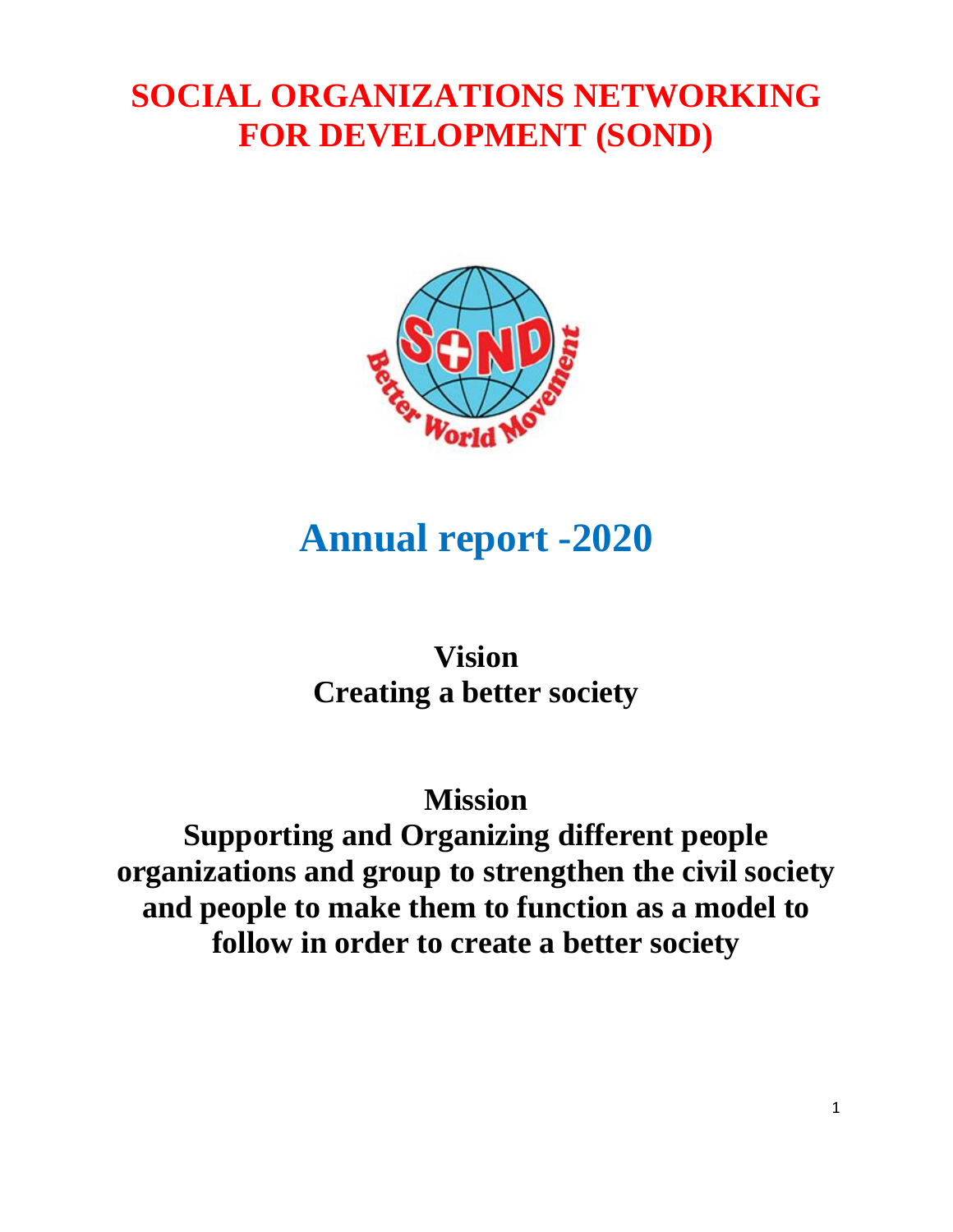## வருடாந்த அறிக்கை

## 2020

## அபிவிருத்திக்கான சமூக அமைப்புக்களின் வலையமைப்பு

## **(SOND)**

அபிவிருத்திக்கான சமூக அமைப்புக்களின் வலையமைப்பு நிறுவனம் கடந்த 22 வருடங்களாக செயற்பட்டு வருகின்றது. எமது நிறுவனத்தினால் 2020 ஆம் ஆண்டு யாழ் மாவட்டத்தில் பின்வரும் செயற்றிட்டங்கள் நடைமுறைப்படுத்தப்பட்டது.

- 1. மனித வியாபாரத்திற்கு எதிரான செயற்பாடுகளை வலுவூட்டுதல் செயற்திட்டம் (Strengthening Counter Trafficking Efforts in Sri Lanka-SCOUT project)
- 2. மாற்றத்திற்கான பாதை செயற்திட்டம் (PATH to Change project)
- 3. அனர்த்த தணிப்பு செயர்திட்டம் (Disaster Risk Reduction project)
- 4. முரண்பாட்டின் நிலைமாற்றத்திற்காக இடம்பெற்றுவரும் பல்மட்டங்களிலான பங்காளிகளின்நடவடிக்கைகளை மேலும் வலுப்படுத்தல் (Consolidating Ongoing Multilevel Partnership Actions for Conflicts Transformation -COMPACT project)
- 5. தகவல் வளநிலையம் (Information Centre)
- $6.$  விசேட செயர்பாடுகள் (Special Activities)

## மனித வியாபாரத்திற்கு எதிரான செயற்பாடுகளை வலுவூட்டுதல் செயற்திட்டம் (**Strengthening Counter Trafficking Efforts in Sri Lanka- SCOUT)**

 $US$  Aid நிறுவனத்தின் நிதி அனுசரணையுடன்  $IOM$  நிறுவனத்தினூடாக மனித வியாபாரத்திற்கு எதிரான செயற்பாடுகளை வலுவூட்டுதல் செயற்திட்டம் எமது நிறுவனத்தினால் யாழ் மாவட்டத்தின் தெல்லிப்பளை, கோப்பாய், யாழ்ப்பாணம், நல்லூா், சாவகச்சேரி, சண்டிலிப்பாய் ஆகிய 6 பிரதேச செயலகர் பிரிவுகளில் நடைமுறைப்படுத்தப்பட்டது.

#### இச்செயற்திட்டத்தின் பிரதான விளைவுகள்

- $\boldsymbol{\hat{X}}$  மாவட்ட செயலகத்தில் ஒரு திட்ட அறிமுகக்கூட்டமும், மேற்குறிப்பிடப்பட்ட 6 பிரதேச செயலகா் பிரிவுகளில் 6 திட்ட அறிமுகக்கூட்டங்களும் நடாத்தப்பட்டன. இக்கூட்டங்களின் மூலம் திட்டத்தின் செயற்பாடுகள் தொடர்பாக விளக்கமளிக்கப்பட்டன.
- $\boldsymbol{\hat{\cdot}}$  அரச உத்தியோகத்தா்களுக்கான 6 பயிற்சி நெறிகளை மேற்குறிப்பிட்ட 6 பிரதேச செயலகா் பிரிவுகளில் நடாத்தியபோது 198 அரச உத்தியோகத்தா்கள் கலந்துகொண்டதுடன் மனித வியாபாரம் தொடர்பான அறிவினைப் பெற்றுள்ளனர்.
- $\clubsuit$  கிராம மட்ட அமைப்புக்களின் பிரதிநிதிகளுக்கான 6 பயிற்சி நெறிகளை மேற்குறிப்பிட்ட 6 பிரதேச செயலகர் பிரிவுகளில் நடாத்தியபோது 176 கிராம மட்ட அமைப்புக்களின் பிரதிநிதிகள் கலந்துகொண்டதுடன் மனித வியாபாரம் தொடா்பான அறிவினைப் பெற்றுள்ளனர்.
- $\boldsymbol{\hat{3}}$  இளைஞா்களுக்கான 3 பயிற்சி நெறிகளை சாவகச்சேரி, நல்லுாா், தெல்லிப்பளை ஆகிய பிரதேச செயலகர் பிரிவுகளில் நடாத்தியபோது 63 இளைஞர்கள் கலந்துகொண்டதுடன்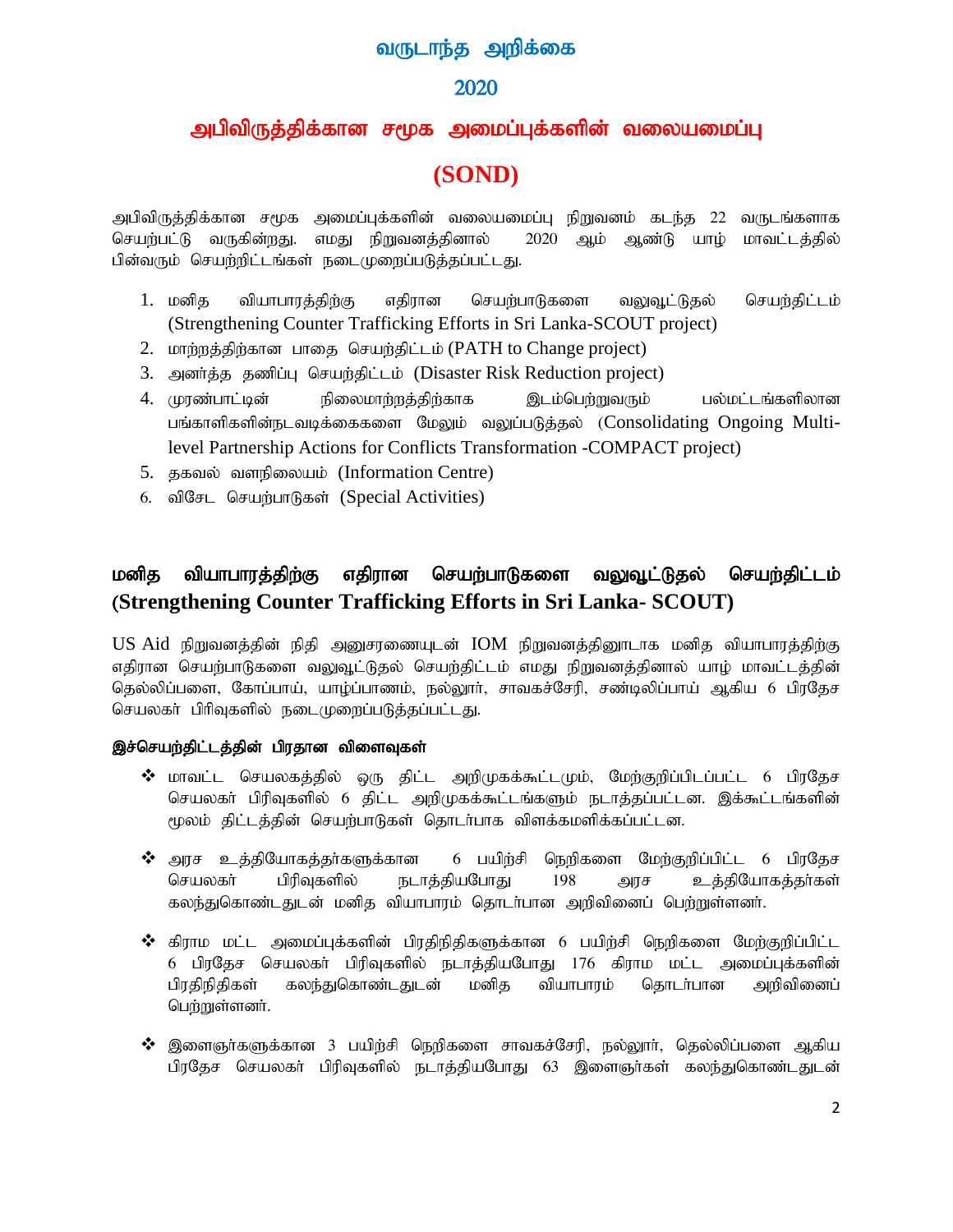மனித வியாபாரம் தொடர்பான அறிவினைப் பெற்றுள்ளனர். கோவிட்-19 காரணமாக ஏனைய பிரதேசங்களில் இப்பயிற்சிநெறியினை நடாத்த முடியவில்லை.

- $\bm{\hat{\cdot}}$  மனித விற்பனை தொடர்பான கலந்துரையாடல்கள் 5 நடைபெற்றன. இக்கலந்துரையாடலில் மேற்குறிப்பிட்ட 6 பிரதேச செயலகா் பிரிவுகளை சோ்ந்த அரச<br>அதிகாரிகள் மற்றும் கிராம மட்ட அமைப்புக்களின் பிாகிகளும் 156 போ் அதிகாரிகள் மற்றும் கிராம மட்ட அமைப்புக்களின் பிரதிகளும் 156 பேர் கலந்துகொண்டதுடன் மனித விற்பனை தொடர்பானபிரச்சனைகளும் ஆராயப்பட்டன.
- $\bm{\hat{B}}$  மனித விந்பனைக்கு எதிரான தினம் கொண்டாடப்பட்ட போது அரச அதிகாரிகள், கிராம மட்ட அமைப்புக்களின் பிரதிகள் மற்றும் இளைஞர்கள் 222 பேர் கலந்துகொண்டனர்.
- $\boldsymbol{\hat{P}}$  மனித விற்பனை தொடர்பான விழிப்புணர்வு பலகைகள்(Bill board)  $40\text{'x}$   $20\text{'}$  ஒரு விழிப்புணர்வு பலகையும்,  $1.30 \times 20'$  ஒரு விழிப்புணர்வு பலகையும்,  $20 \times 10'$  இல் 4 விழிப்புணர்வு பலகைகளும்,  $8^\circ x$   $4^\circ$  இல் 12 விழிப்புணர்வு பலகைகளும் காட்சிப்படுக்கப்பட்டுள்ளன.
- $\bm{\hat{B}}$  மனித விர்பனை தொடர்பான 150 விழிப்புணர்வு பதாதைகள் காட்சிப்படுத்தப்பட்டுள்ளன.
- $\boldsymbol{\hat{y}}$  மனித விற்பனை தொடர்பான விழிப்புணர்வு நாடகங்கள் நடாத்தப்பட்டுள்ளன.
- $\bm{\hat{B}}$  மனித விற்பனை தொடர்பான விழிப்புணர்வு செய்திகள் வானொலியில் லிபரப்பப்பட்டுள்ளன.

## khw;wj;jpw;fhd ghij nraw;jpl;lk; **(PATH to Change project)**

யுனிசெப் நிறுவனத்தின் நிதி அனுசரணையுடன் மாற்றத்திற்கான பாதை செயற்திட்டம் எமது நிறுவனத்தால் யாழ்ப்பாணம் மற்றும் கிளிநொச்சி மாவட்டங்களில் உள்ள 44 பாடசாலைகளிலும் 30 சிறுவர் கழகங்களிலும் 20 சிறுவர் இல்லங்களிலும் நடைமுறைப்படுத்தப்பட்டு வருகின்றது.

#### இச்செயற்திட்டத்தின் பிரதான விளைவுகள்

- $\boldsymbol{\hat{\cdot}}$  இரு மாவட்டங்களிலும் திட்ட அறிமுக கூட்டம் அரசாங்க அதிபர் தலைமையில் நடைபெற்றது.
- $\clubsuit$  3 கூட்டங்கள் யாழ்ப்பாணத்திலும் 2 கூட்டங்கள் கிளிநொச்சியிலும் உள்ளடங்கலாக 5 gatekeepers meeting **B**<sub>DD</sub> Gungmoing.
- $\bm{\hat{B}}$  5 பகுதியினருக்கான 4 நாள் கொண்ட பயிற்றுவிப்பாளர்களுக்கான பயிற்சிநெறி நடைபெர்றுள்ளது.
- $\bm{\hat{B}}$  இந்த பயிற்சியை முடித்துக்கொண்ட ஆசிரியர்களும் தன்னார்வளர்களும் பாடசாலைகளிலும் சிறுவர் இல்லங்களிலும் சிறுவர் கழகங்களிலும் மாணவர்களுக்கான பயிற்சியை ஆரம்பித்துள்ளனர்.
- $\bm{\hat{y}}$  இத் திட்டம் சம்மந்தமான விழிப்புணர்வு செயலமர்வுகள் 6 பயிற்சிகள் ஆசிரியர்களுக்கானதும் 3 பயிற்சிகள் பெற்றோர்களுக்கானதும் 1 பயிற்சி நன்னடத்தை உத்தியோகத்தர்களுக்கானதுமாக மொத்தமாக 10 பயிர்சிகள் நடத்தப்பட்டுள்ளன.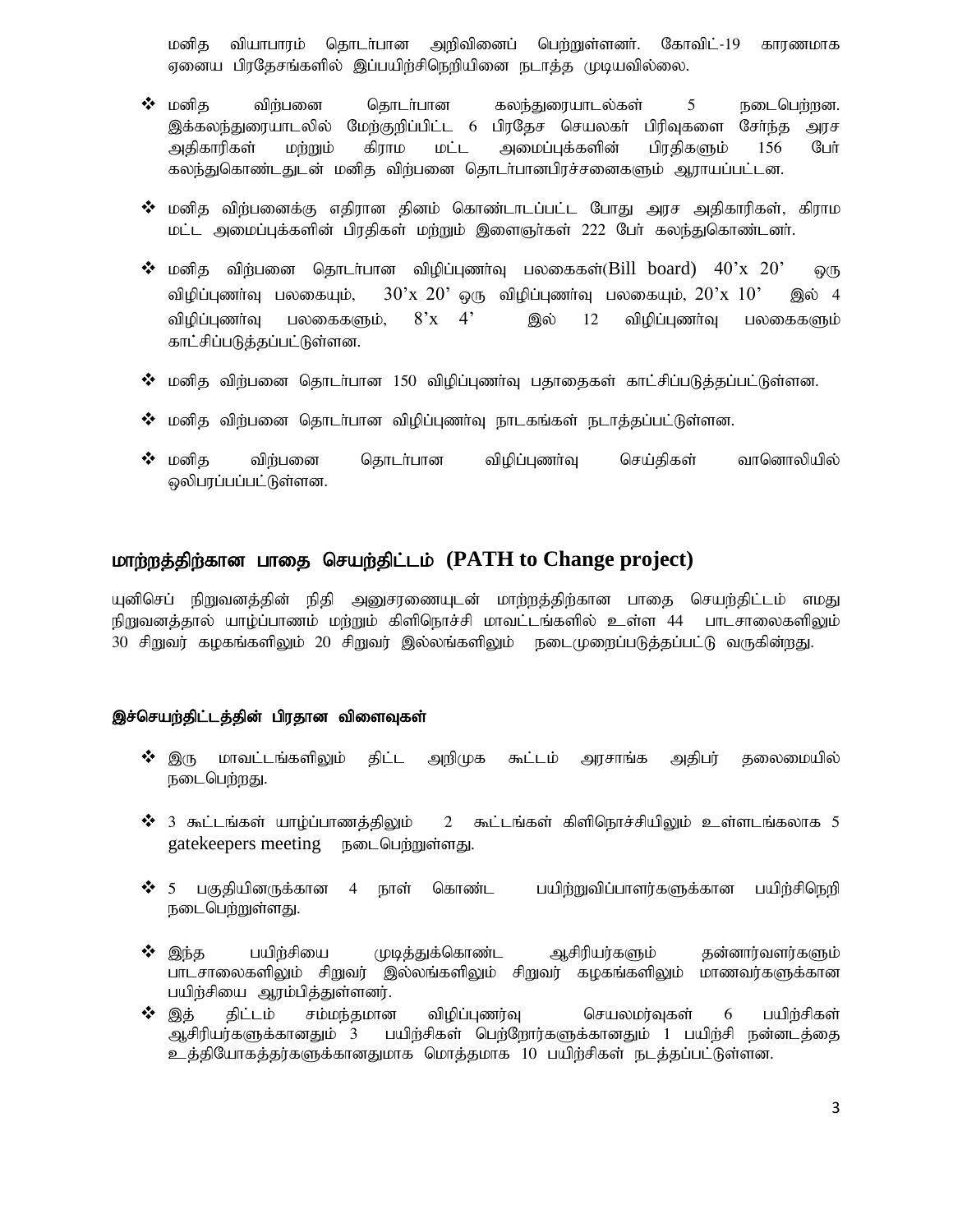- $\bm{\hat{y}}$  இரு மாவட்டங்களிலும் இடைக்கால கிட்ட மீளாய்வு கூட்டம் நடைபெற்று கிட்டக்கின் போக்கு நிலைகள் தொடர்பாக கல்வி திணைக்கள உத்தியோகத்தர்களுக்கு பின்னூட்டல் செய்யப்பட்டது.
- $\clubsuit$  இறுதி திட்ட மீளாய்வு கூட்டம் மேலதிக கல்வி பணிப்பாளர்-வட மாகாணம் தலைமையில் நடைபெற்றது.

## mdh;j;j jzpg;G nraw;jpl;lk; **(Disaster Risk Reduction project)**

அனர்த்த பாதிப்புக்களில் இருந்து மக்களை பாதுகாக்கும் நோக்குடன் அனர்த்த தணிப்பு செயற்திட்டம் யுனிசெவ் நிறுவனத்தின் நிதி உதவியுடன் செயற்படுத்தப்பட்டது.

இச்செயற்றிட்டமானது யாழ் மாவட்டத்தின் மருதங்கேணி, யாழ்ப்ாணம், சாவகச்சேரி பிரதேச செயலக பிரிவுகளில் 9 கிராம சேவையாளர் பிரிவிலும் முல்லைத்தீவு மாவட்டத்தின் லுட்டிசுட்டான், துணுக்காய், மாந்தை கிழக்கு பிரதேச செயலக பிரிவுகளில் 9 கிராம சேவையாளர் பிரிவிலும் நடைமுறைப்படுத்தப்பட்டது.

#### இச்செயற்திட்டத்தின் பிரதான விளைவுகள்

- $\bm{\hat{v}}$  அரச அதிகாரிகள் மற்றும் சமூகத்தலைவா்கள் உட்பட 264 பேரிடம் அனா்த்த தணிப்பு தொடர்பான மதிப்பீடு செய்யப்பட்டு ஆய்வறிக்கை வெளியிடப்பட்டது.
- **்** அனா்த்த முகாமைத்துவம் தொடா்பான 6 பயிற்சி நெறிகள் நடாத்தப்பட்டன. இதில்<br>சமூகமட்ட அமைப்புக்களின் பிரதிநிதிகள், இளையோா், சிறுவா்கள் ஆகியோா் அமைப்புக்களின் கலந்துகொண்டனர்.
- $\bm{\cdot}$   $CC$   $DRR$  தொடர்பான பயிற்சி நெறியானது அரச அதிகாரிகளுக்கு இரு மாவட்டங்களிலும் 2 நடாத்தப்பட்டது. இதில் 52 பேர் கலந்து கொண்டனர்.
- $\boldsymbol{\hat{v}}$  அனர்த்த தணிப்பு தொடர்பான 15 விழிப்புணர்வு பலகைகள் காட்சிப்படுத்தப்பட்டுள்ளன.

## முரண்பாட்டின் நிலைமாற்றத்திற்காக இடம்பெற்றுவரும் பல்மட்டங்களிலான பங்காளிகளின்நடவடிக்கைகளை மேலும் வலுப்படுத்தல் (Consolidating Ongoing **Multi-level Partnership Actions for Conflicts Transformation -COMPACT project)**

தேசிய சமாதானப் பேரவையின் அனுசரணையுடன் முரண்பாட்டின் நிலைமாற்றத்திற்காக இடம்பெற்றுவரும் பல்மட்டங்களிலான பங்காளிகளின் நடவடிக்கைகளை மேலும் வலுப்படுத்தல் செயற்திட்டம் எமது நிறுவனத்தினால் யாழ் மாவட்டத்தின் நடைமுறைப்படுத்தப்பட்டது. இச்செயற்கிட்டத்தில் மாவட்ட சர்வமத சமாதானக் குமுக்களுடனான மாதாந்த கலந்துரையாடல்கள் நடைபெற்றுள்ளன.

## தகவல் வளநிலையம் (Information Centre)

சமூகத்தில் வாசிப்புத் திறனை அதிகரிக்கும் பொருட்டு எமது அமைப்பில் மக்களுக்கான நூலகசேவை வழங்கப்பட்டு வருகின்றது. இதனடிப்படையில் அரச உத்தியோகத்தர்கள், தனியார் நிறுவன உத்தியோகத்தர்கள், ஆசிரியர்கள், மாணவர்கள், எமது பணியாளர்கள் ஆகியோர் எமது நூலகத்தில் நூல்களை பெற்று வாசிப்பதன் மூலம் பயன்பெற்று வருகின்றனர்.